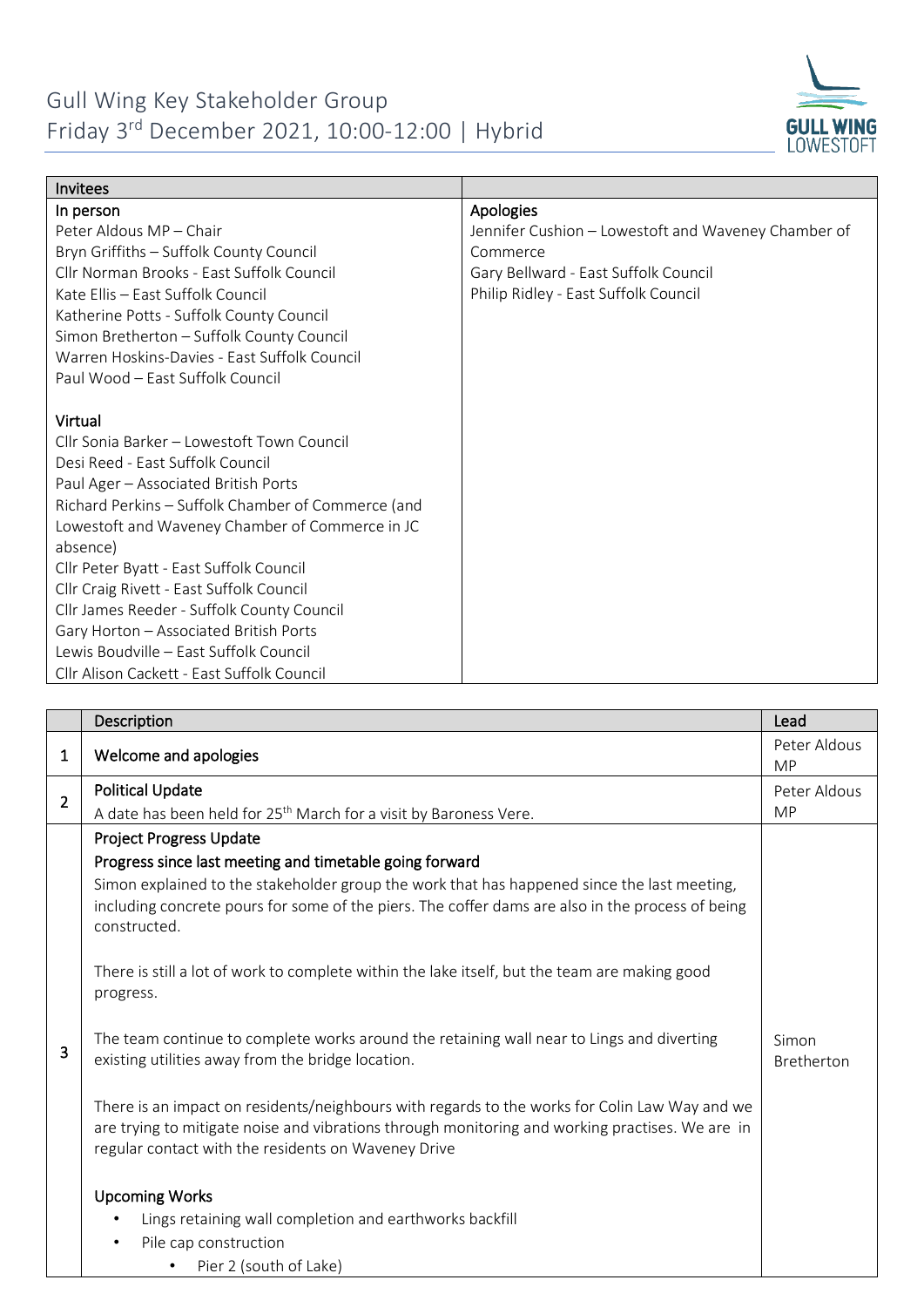|   | North Abutment (north of Lake)<br>$\bullet$                                                                                                                                     |                    |
|---|---------------------------------------------------------------------------------------------------------------------------------------------------------------------------------|--------------------|
|   | Pier 7 (north of Lake)                                                                                                                                                          |                    |
|   | Colin Law Way construction<br>$\bullet$                                                                                                                                         |                    |
|   | Utility diversions still ongoing<br>$\bullet$                                                                                                                                   |                    |
|   | Continue cofferdam work for Pier 5<br>$\bullet$                                                                                                                                 |                    |
|   |                                                                                                                                                                                 |                    |
|   | Rotary bored piling for Pier 4 (in Lake)<br>$\bullet$                                                                                                                           |                    |
|   | Local impacts Update                                                                                                                                                            |                    |
|   | $\bullet$                                                                                                                                                                       |                    |
|   | Traffic Management on Waveney Drive - in place since September                                                                                                                  |                    |
|   | Colin Law Way - Vibration monitoring in place. Piling for retaining wall has just<br>$\bullet$<br>commenced.                                                                    |                    |
|   | 2-week road closure of Denmark and Rotterdam Road from w/c 26/11/21. Letter drops to<br>$\bullet$                                                                               |                    |
|   | 2,000 homes and businesses done. Individual visits made to retail park businesses by                                                                                            |                    |
|   | project staff.                                                                                                                                                                  |                    |
|   | Social Value & Communications                                                                                                                                                   |                    |
|   | Visit to site with Nicola Beach SCC CEO and Mark Ash SCC Exec Director<br>$\bullet$                                                                                             |                    |
|   | A visit for 2 of the naming competition winners who are now at secondary schools<br>$\bullet$                                                                                   |                    |
|   | BBC Look East undertook a remote interview and filming on Tuesday 9th November,<br>$\bullet$                                                                                    |                    |
|   | followed up by site visit filming and interviews on 19th November.                                                                                                              |                    |
|   | October newsletter distributed<br>$\bullet$                                                                                                                                     |                    |
|   | Attended Lowestoft Flood risk management project Stakeholder group<br>$\bullet$                                                                                                 |                    |
|   | Continued communications with residents - proactive and reactive<br>$\bullet$                                                                                                   |                    |
|   | $\bullet$                                                                                                                                                                       |                    |
|   | Meeting with Waveney Gymnastics centre who were concerned about the Waveney                                                                                                     |                    |
|   | Drive closure. We have now improved signage through the temporary closure.                                                                                                      |                    |
|   | Early planning for ministerial visit in Spring 2022<br>$\bullet$                                                                                                                |                    |
|   | Widespread communications sent out regarding:<br>٠                                                                                                                              |                    |
|   | concrete pour event 16th November and.                                                                                                                                          |                    |
|   | 2-week Road Closure on Denmark Road for Essex and Suffolk Water                                                                                                                 |                    |
|   | Social Value Achievements                                                                                                                                                       |                    |
|   | November 2021                                                                                                                                                                   |                    |
|   | 3 apprenticeship positions filled                                                                                                                                               |                    |
|   | 7 graduate positions filled<br>$\bullet$                                                                                                                                        |                    |
| 4 | 4 new full-time positions filled from Not in Education Employment or Training (NEET),                                                                                           | Katherine<br>Potts |
|   | long term unemployed, and education leavers                                                                                                                                     |                    |
|   | 9 Kickstart/Kickstart+ positions available<br>$\bullet$                                                                                                                         |                    |
|   | 2 Meet the Buyer events held<br>$\bullet$                                                                                                                                       |                    |
|   | 52 local companies involved - businesses considered local are within a 70-mile radius of<br>$\bullet$                                                                           |                    |
|   | Lowestoft                                                                                                                                                                       |                    |
|   | 271 people worked on project to date<br>٠                                                                                                                                       |                    |
|   | 42 average daily total of local Farrans employees<br>$\bullet$                                                                                                                  |                    |
|   | 22 local groups contacted for community engagement and volunteering opportunities<br>$\bullet$                                                                                  |                    |
|   | 35 schools and colleges contacted for school engagement<br>٠                                                                                                                    |                    |
|   | 11 talks confirmed/delivered to schools and colleges<br>$\bullet$                                                                                                               |                    |
|   | £605,625 spent locally on accommodation and food                                                                                                                                |                    |
|   |                                                                                                                                                                                 |                    |
|   | Cllr Barker noted that there is still a road traffic issue on Tom Crisp Way at the crossroads with                                                                              |                    |
|   | traffic backing up in the evenings. Simon advised that following on from previous conversations,                                                                                |                    |
|   | the SCC team did go to look at the issues at this junction and made some adjustments to the                                                                                     |                    |
|   | traffic light timings, which should have improved the situation, however we will ask for them to                                                                                |                    |
|   | continue monitoring this.                                                                                                                                                       |                    |
|   |                                                                                                                                                                                 |                    |
|   | Cllr Byatt would like to thank the Farrans and SCC project staff for the work they have<br>undertaken in the community such the Kirkley Pantry at St Peter and St Johns church. |                    |
|   |                                                                                                                                                                                 |                    |